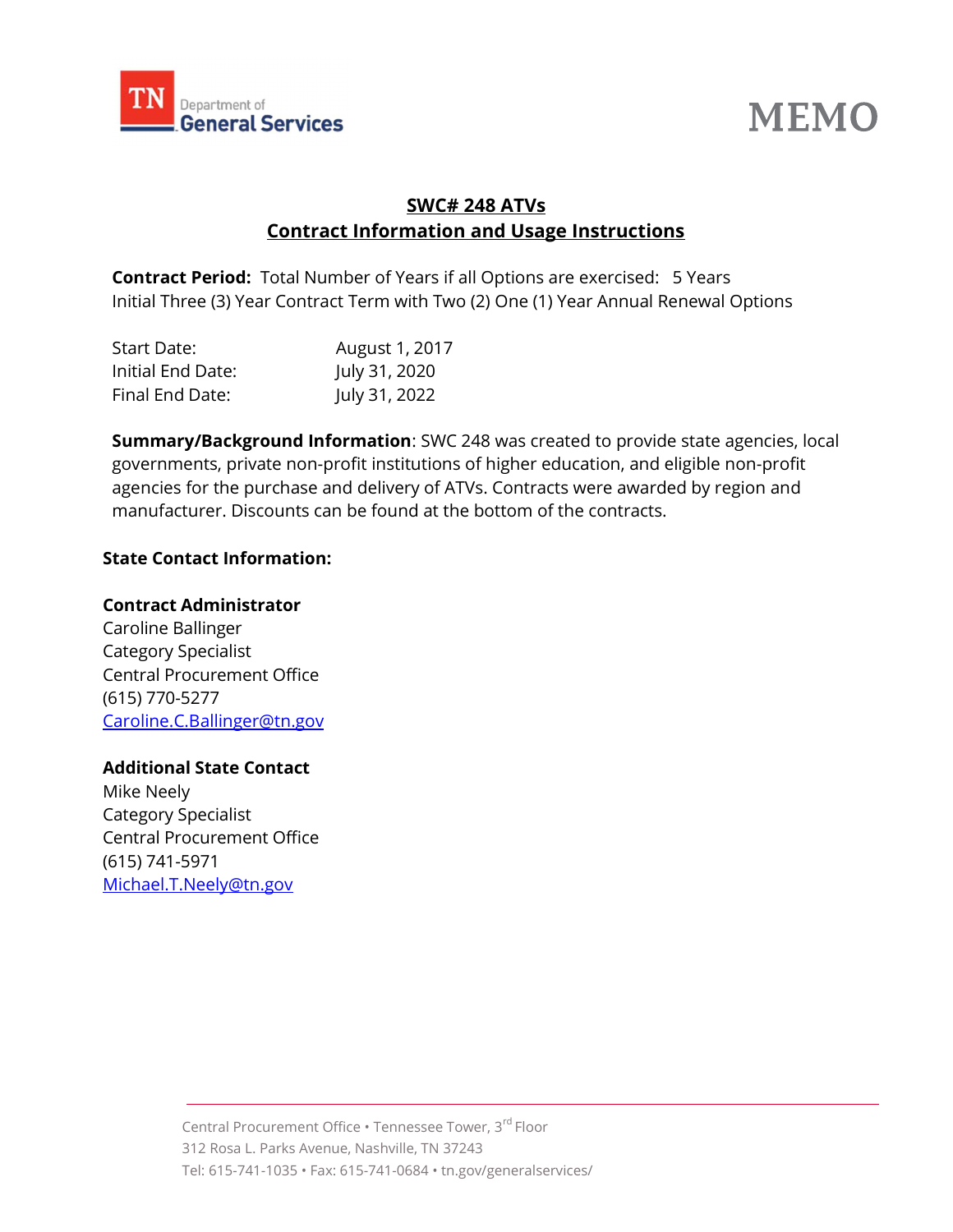### Vendor Contact Information:

Company Name Precision Sales Edison Contract Number 55371 Vendor Number 87392 Vendor Contact Information Mitzi Farris

615-859-7292 mfarris@americasmotorsports.com 629 Myatt Drive Madison, TN 37115

# Precision Sales Region Discounts

| Manufacturer/Model         | Region 1 | Region 2 | Region 3 | Region 4 |
|----------------------------|----------|----------|----------|----------|
| Can Am 450 Series          | 1.9%     | 2%       | 3%       | 2%       |
| Can Am 570 Series          | 2.9%     | 3%       | 4%       | 3%       |
| Can Am 650 Series          | 3.9%     | 4%       | 5%       | 4%       |
| <b>Accessories Catalog</b> | 0%       | 0%       | 0%       | 0%       |
| Parts Catalog              | 0%       | 0%       | ገ%       | 0%       |

| Manufacturer/Model         | Region 1 | Region 2 | Region 3 | Region 4 |
|----------------------------|----------|----------|----------|----------|
| Kawasaki 375cc to<br>799сс | 8%       | 8.25%    | 9.25%    | 8.25%    |
| <b>Accessories Catalog</b> | 0%       | 0%       | 0%       | 0%       |
| Parts Catalog              | 0%       | 0%       | 0%       | 0%       |

| Manufacturer/Model         | Region 1 | Region 2 | Region 3 | Region 4 |
|----------------------------|----------|----------|----------|----------|
| Polaris Sportsman          | 1.9%     | N/A      | N/A      | N/A      |
| 450 Series                 |          |          |          |          |
| Polaris Sportsman          | 2.9%     | N/A      | N/A      | N/A      |
| 570 Series                 |          |          |          |          |
| <b>Accessories Catalog</b> | 0%       | N/A      | N/A      | N/A      |
| Parts Catalog              | 0%       | N/A      | N/A      | N/A      |